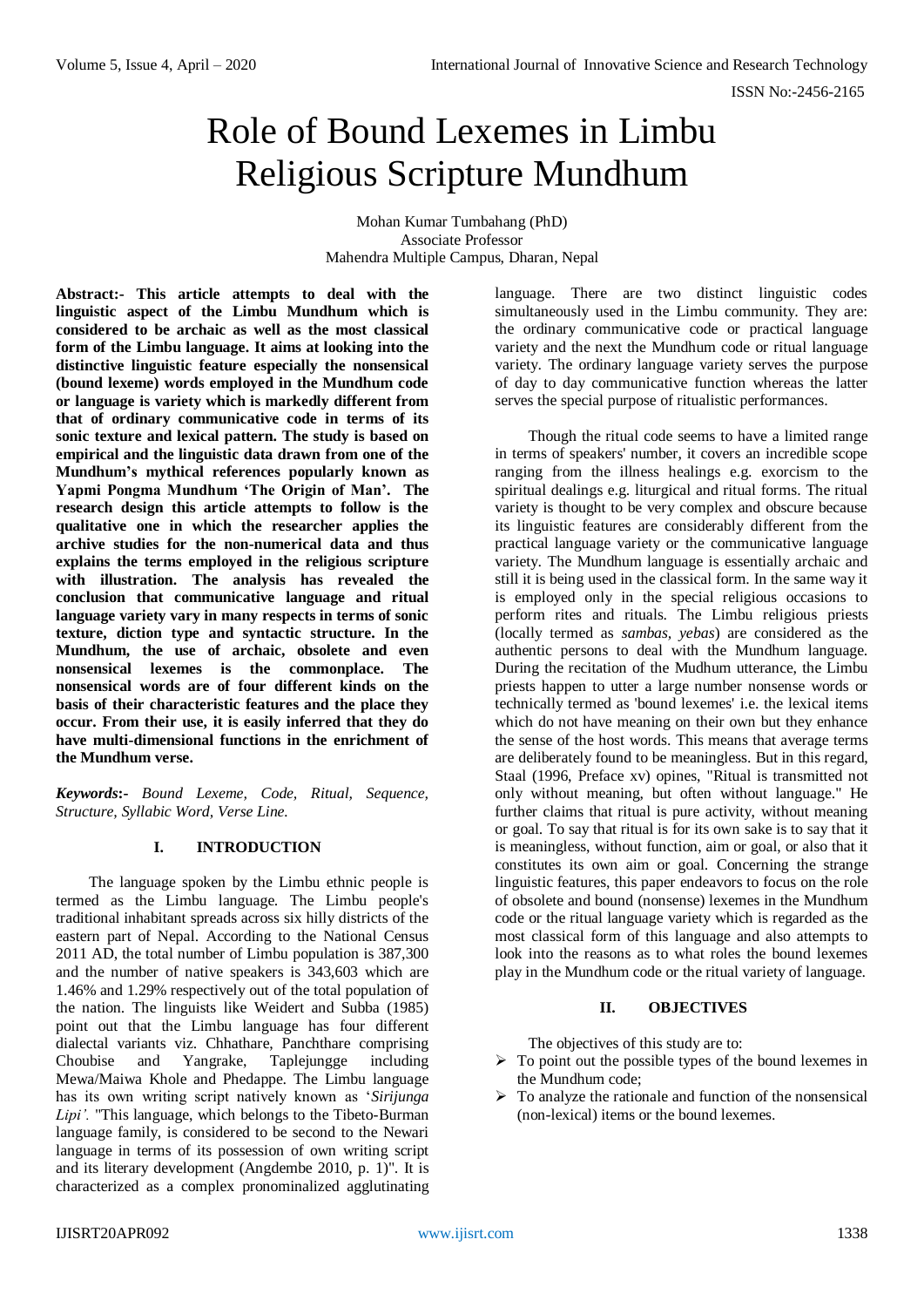#### **III. METHODOLOGY**

The study is based on empirical and the linguistic data drawn from one of the Mundhum's mythical references popularly known as *Yapmi Pongma Mundhum* 'The Origin of Man'. The research design this article attempts to follow is the qualitative one in which the researcher applies the archive studies for the non-numerical data and thus explains and analyzes the terms employed in the religious scripture with illustration. So far as the theoretical background is concerned, the study avails the concepts and ideas of Bowra (1952), Staal (1996), Cuddon (1998), Crystal (2007) and Simpson (2012).

## **IV. RECURSIVE TYPES OF OBSOLETE AND NONSENSICAL (BOUND) LEXEMES IN MUNDHUM**

It is commonly believed that the Mundhum is the prehistoric relic of the Limbu language. This notion is further justified by certain evidences. The obvious point is that the Mundhum code has massive use of archaic and obsolete dictions. The next thing is that there is caesura in every verse line of the Mundhum that is, Cuddon (1998, p. 104) refers to it as "a break or pause in a verse line of poetry dictated by natural rhythm of language and/or enforced by punctuation." Regarding the rhythm, Long (1989, p. 17) states that "the rhythm of our earliest poetry depended on accent and alliteration that is, the beginning of two or more words in the same line with the same sound or letter." He further states that the lines were made up of two short halves separated by a pause." While considering the views by these two literary figures, the Mundhum also seems to possess these features. Just as Cuddon's claim that the most classical verse is blank verse, the Mundhum has only internal (intra-line) rhyme and if the external rhyme is found that is merely the coincidence. Let us see the following Mundhum verse line:

1) *je.. sa:ŋgu agɛrɛ ǁ sɔkma: agɛrɛ je sa:ŋgu a- gɛr -ɛ ǁ sɔkma: a- gɛr -ɛ* VOC vitality 1-get -PT life force 1- get -PT We have taken the complete rest.

In the extracted Mundhum verse: *je .. sa:ŋgu a- gɛr -ɛ ǁ sɔkma: a- gɛr -ɛ* , the beginning term '*je*' is offbeat and the rest portion *'sa:ŋgu a- gɛr -ɛ ǁ sɔkma: a- gɛr -ɛ'* is the real Mundhum verse. It is customary that the verse line does not necessarily start right from the real portion of Mundhum but the onset is usually with the offbeat. The use of the offbeat in the initial position does not have its own significance however it is used for two purposes that is, it draws the attention of the audience and it copes with the rhythmic balance properly. The line consists of equal halves having five syllables in each half. The ending sound  $\sqrt{\epsilon}$  rhymes with the preceding sound of caesura or the end sound of the first half.

Like all other folk epics of the world, the Mundhum also belongs to the oral tradition which has been handed down through oral recitation. To consider about the

Mundhum verse, it includes reasonable number of lexemes which could be either archaic or obsolete or even bound (nonsensical) ones. Almost all headwords co-occur along with apposed words or pre-modifiers. Nearly half of the modifying words seem to be the bound lexemes. The use of archaic and obsolete dictions is quite common in the classical form of poetry like Mundhum but what significance the nonsensical lexemes may have in the poetry is the question in most of us. In this regard, the term nonsensical seems to be worthless since it is already and always without any meaning. But contrary to our expectation, such nonsensical words do have a reasonable significance especially for enhancing the meaning of the headword and maintaining the balance in the verse line. Regarding the nonsensical words, Crystal (2007, p. 11) maintains the view as "unintelligible words and phrases are the commonplace in the oral poetry in many languages and can be explained only by a universal desire to exploit the sonic potential of language." Nonsensical words are of different types in terms of their nature as well as usage.

## *Offbeat*

An offbeat is, as Simpson (2011, p. 16), "an unstressed syllable which is normally placed at the start or at the end of a line of verse." According to him, when the offbeat occurs at the beginning of the verse line, it serves as the springboard that helps us launch into the metrical scheme proper. It has of two types i.e. lexical and nonlexical forms. The lexical is that form which is meaningful or independent lexeme whereas non-lexical is bound form. In the Limbu Mundhum verse, the bound offbeat can be '*ye', 'hey', ha* $\gamma u$ ,  $p \tilde{a} \gamma u$ , etc. They usually occur at the beginning. The verse final occurring offbeats are '*ro/lo, pʰaŋ,* '*be'.* The initial occurring offbeats have a high frequency than the verse final. The lexical (meaningful) offbeats usually involve adverbials like '*allɔ, andɛ:n, ɔkkʰɛ, tʰo:* and pronouns like *kʰɛni, kʰuni,* and so forth. Let us consider the example of non-lexical offbeats used in the Mundhum verse line:

2 ) *je.. sa:ŋgu agɛrɛ ǁ sɔkma: agɛrɛ je.. sa:ŋgu a-gɛr-ɛ ǁ sɔkma: a-gɛr-ɛ* VOC vitality 1-get-PT life force 1-get-PT

We are refreshed having rest**.**

In the above verse lines, the verse-initial offbeat *'je'*.., has been employed. The offbeat '*je*' is essentially nonlexical or nonsensical (bound) lexeme.

## *Apposed/modifying words*

The Mundhum verse is always made up of two halves of the parallel contruction. Appositive or modifying word occurs as a subject of the first half and the headword in the second half. The modifier or apposed word can be either meaningful or bound lexeme. Being the subject of a verb, modifiers are very often nominals (i.e. Relating to or functioning as a noun) for this reason the Mundhum is said to have binominal expressions or paired expressions. See the example below: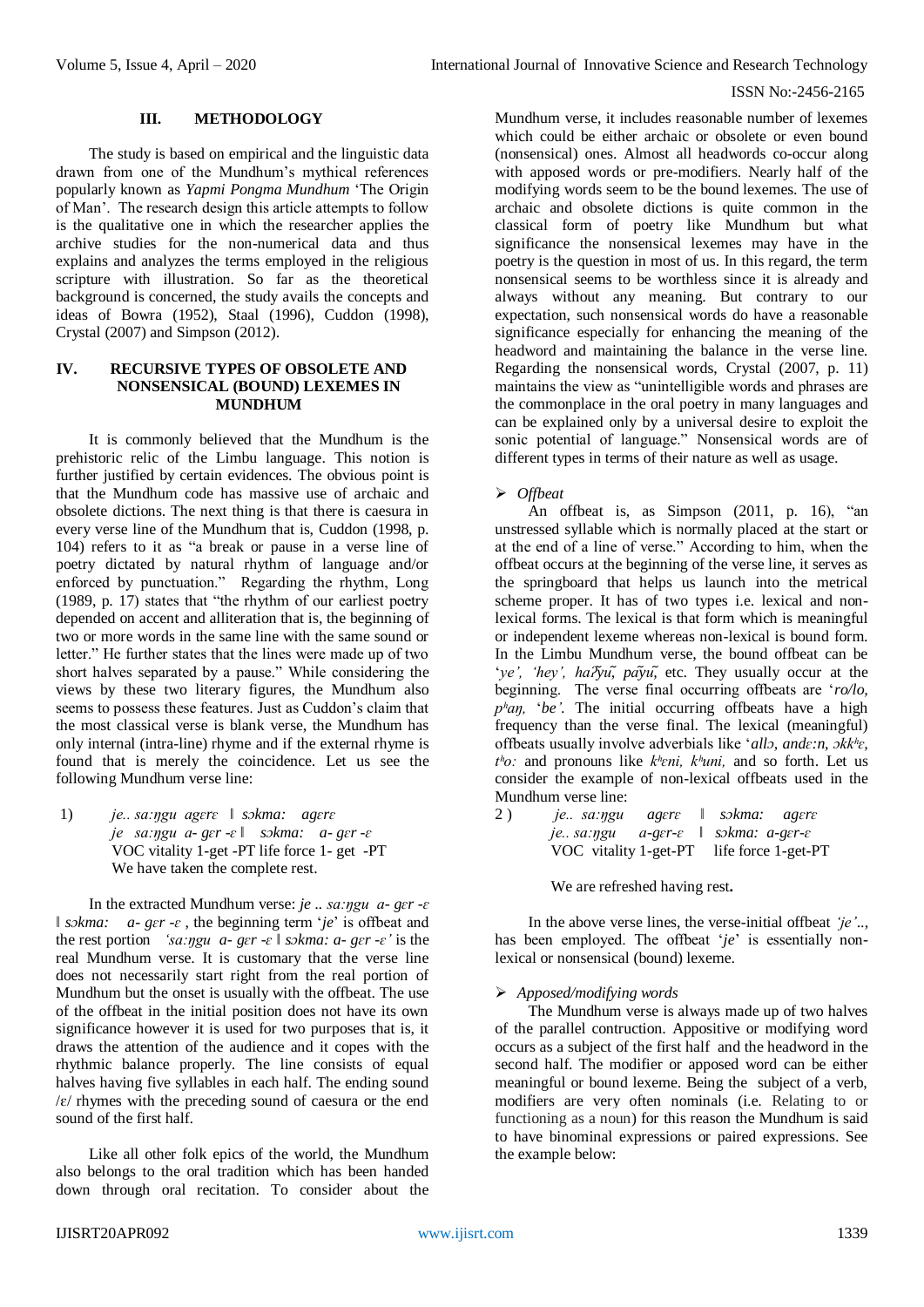3) *wɔja jaŋ siŋ lo ǁ apʰelli jaŋsiŋ lo wɔja jaŋ-siŋ lo ǁ apʰelli jaŋ -siŋ lo* APP take-REF FOC catapult carry-REF FOC

He started taking catapult.

In the above two verse lines, the line initiating apposed words *wɔja* is bound lexeme. Moreover, the second verse has an offbeat '*lo*' at its end.

## *Mimetic words*

Mimetic words are also alternatively known as onomatopoeic words which directly connect up particular feature of sound in a text with non-linguistic phenomena out side the text. To put it in another way, it is the formation and use of words to imitate sounds. This is a way of matchig up a sound with non-linguistic correlate in the 'real' world. Not all the mimetic words used in the Mundhum are lexical forms. Naturally, some of the sound imitative lexemes are bound ones. This means mimetic word onomatopoeia involves both the lexical as well as non-lexical forms. Example of the mimetic words used in the Mundhum verse is presented below:

4) *ani tʰuttʰu tʰuktumballe ǁ tʰuɛ tʰuktumballe ani tʰuttʰu tʰuk t-u -m -ba -lle ǁ tʰuɛ tʰukt -u -m -ba -lle*

 we ONOM spit-3P-pA-NOM-SUB ONOM spit-3PpA-NOM-SUB

We scornfully spat on to the created human.

In the first verse, *tʰuttʰu* and *tʰuɛ* are the mimetic or onomatopoeic lexemes which are not the lexical forms.

#### *Expressive or intensifying adverb*

The expressive adverbs naturally occur before the verb but such adverbs are completely bound lexemes that means they cannot occur on their own or independently. They are profusely used in the ordinary speech and a bit limited to the ritual language. They may occur independently preceding the verb or get connected morphosyntactically with the verb. When they are joined to the verb, their last syllable is a duplicate of the verb root itself. Let us consider the example as follows:

5) *je.. pɔgʰɛm kʰɛmdu ro bʰaŋ ǁ pɔlaʔk la:k lo bʰaŋ je pɔgʰɛm kʰɛmd-u ro bʰaŋ ǁ pɔlaʔk la:k lo bʰaŋ* VOC very suit-3P- OPT SUB very smart OPT SUB

So that it may match very excellently.

In the given verse lines, the lexemes like *pɔgʰɛm,* and *pɔlaʔk* are bound lexemes which precede the verbs *kʰɛmdu*, (suit) and *la:k* (here denotes 'clever') respectively*.* These expressive lexemes occur only to expand the semantic dimension.

# **V. FUNCTIONS OF NONSENSICAL WORDS (BOUND LEXEMES)**

At first hearing, everyone would be surprised to know about the matter that 'nonsensical words' or 'bound lexemes' have their significant functions in the Limbu Mundhum. Tumbahang (2013) mentions "from the superficial view, such skeptical idea regarding the importance of the nonsensical words or bound lexemes is correct to some extent however it is not so as has been thought of." The fact is that, when these nonsensical words happen to be the guest of the headwords (host words), the equal meaning is surcharged to them by their hosts. Bowra (1952) has much discussed about the nonsensical words in his work entitled 'Heroic Poetry'. Undoubtedly, these words are nonsensical when they occur in isolation. At such time, their position is just as the position of the digit zero '0'. It is because the digit zero has no value till the time it happens to follow other numerical. What happens when the zero makes the digit one (1) as its host by following close to it? The answer is straightforward that the valueless zero '0' extends ten times more value of its host, this means one '1' becomes ten '10'. Similar is the case of the nonsensical words while occurring with their hosts, they definitely heighten the meaning of the headwords. The nonsensical words have following functions in the Mundhum expression:

*Rhythmical balance* 

The Mundhum is an art of expressing the noble thoughts in melodious rhythmical language. So the balance in the rhythm is a must. The Mundhum makes use of nonlexical items in order to keep the rhythmical balance. Consider the example below:

#### 6) *je ... minu buŋmahaʔ ǁ tiŋnam buŋmahaʔ je ... minu buŋma -haʔ ǁ tiŋnam buŋma -haʔ*  $VOC$  APP plant -p

Fine canes' sticks,

The Mundhum verse line given in the example the pre-modifying words *minu* is completely nonsensical word. Its occurrence is only to maintain the rhythmical structure of the verse.

## *Structural balance*

It has formulaic fixed structure: ' $A + R$ ,  $B + R$ '; here, A and B stand for adnominal (nouns) and both A and B have the identical verb

conjugation. e.g.  $A + R$  B + R 7) *wɔja mɛbʰoksu ǁ jaŋdaŋ mɛbʰoksu*

*wɔja mɛ-bʰoks-u ǁ jaŋdaŋ mɛ-bʰoks-u* naming rite nsAS-perform-3P, baptismal rite nsASperform-3P

They performed the rite of naming.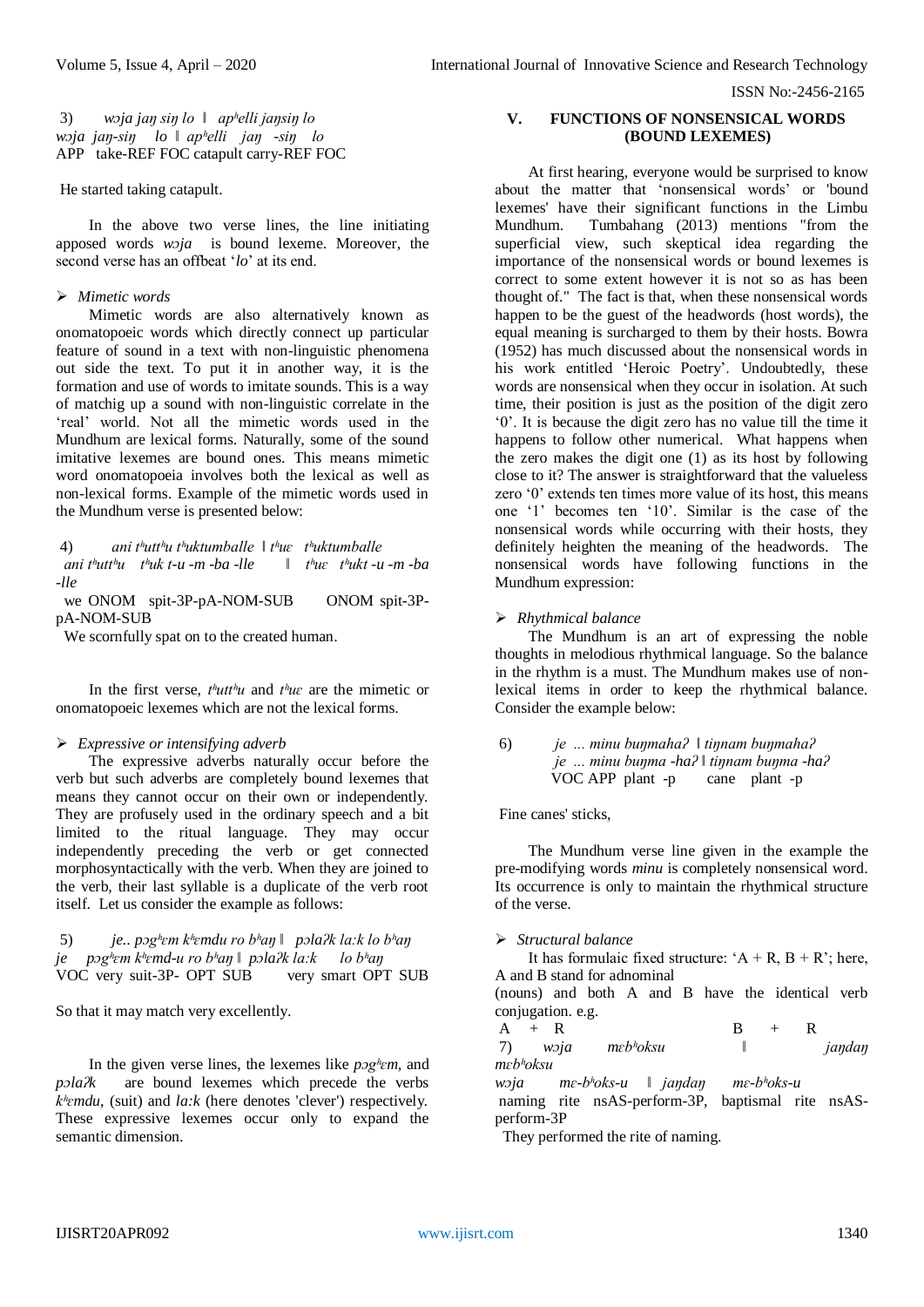In the given verse line, the terms *jaŋdaŋ* (B) is headword and *wɔja* (A) is modifier/apposed words which are bound lexemes. Both A and B have the identical verb *mɛbʰoksu .* The modifying or appositive word '*wɔja'* has occurred solely to maintain the structural balance. The verse has to convey the meaning '*they performed the naming rite*'.

#### *Alliteration and assonance*

Most of apposed/modifying words occur in the verse line to make it alliterative and assonance.

8) *je... haŋgɛn rɔk lɔrɛ ǁ siktˢa rɔk lɔrɛ*

*je haŋgɛn rɔk lɔr-ɛ ǁ siktˢa rɔk lɔr-ɛ*

VOC irritation FOC feel-PT disinterested-FOC feel-PT

She was irritated.

The term *haŋgɛn* is the apposed/modifying word of the headword *sikt<sup>s</sup>a*. These pair words have created alliteration of  $\frac{1}{4}$  and  $\frac{1}{2}$  / and assonance of  $\frac{1}{2}$  /  $\frac{1}{2}$  and  $\sqrt{\epsilon}$  / sounds in the verse lines.

#### *Expanding semantic dimension*

Though the lexemes are bound, they can play a significant role to expand semantic dimension in the expression. e.g.

9) *je.. pɔgʰɛm kʰɛmdu robʰaŋ ǁ pɔlaʔk la:k lo bʰaŋ je pɔgʰɛm kʰɛmd-u ro bʰaŋ ǁ pɔlaʔk la:k lo bʰaŋ* VOC very suit-3P-ASS SUB sharply smart ASS SUB

So that s/he may be well matched and smart.

In this verse, the terms *pɔgʰɛm* and *pɔlaʔk* are essentially the bound lexemes yet they are adding the degree of the verb conjugation *kʰɛmdu* (suit/match) and *la:k*  (clever/smart) respectively*.*

## *Performance control with delight*

The apposed words often create the situation of repetition of certain terms in the verse. This repetitive pattern helps to control the activity that is being performed and may offer delight to the performer. We can see a child playing alone uttering some sorts of repetitive words. Really, the utterance has a function.

10) *je...* 
$$
lupt^{\text{sh}}it^{\text{sh}}\vec{i}
$$
 *gs*  $\parallel$  *lupbopba sa2ha2 ro*  
*ja*  $lupt^{\text{sh}}\vec{i}$  *-t*<sup>sh</sup>*iri gs*  $\parallel$  *lupbopba sa2 -*  
*ha2 ro*

VOC ancient tribe -RHM TOP primitive offspring -p ASS

They are born out of the stones.

In the given example, the term like *luŋ* is repetitive syllables in the line.

*Galvanizing the syllabic sequence*

The nonsensical words have very powerful source to galvanize syllabic sequences. Let us consider the following examples:

11) *allɔ ettˢʰum tˢokma be ǁ eppʰa tˢokma be allɔ ettˢʰum tˢok-ma be ǁ eppʰa tˢo-ma be* now how make-INF INQ what make-INF INQ

They were confused what to do next.

In the above lines, the apposed/pre-modifier word like ett<sup>sh</sup>um is generally nonsensical lexeme yet it has been used in the verse line so as to galvanize the syllabic sequence. Both the headword *eppʰa* and its apposed/modifying word ett<sup>shum</sup> are archaic and obsoletes.

 *Organizing symmetrical mirror image pattern in verse*  They are extremely helpful to organize a symmetrical 'mirror image' pattern in the verse line.

12) *je... tɔrɔŋ hiʔsiŋaŋ ǁ taŋsaŋ hisiŋaŋ je tɔrɔŋ hiʔ -siŋ -aŋ ǁ taŋsaŋ hi-siŋ-aŋ* VOC paradise turn-REF-pfG sky turn-REF-pfG They turned up to the sky.

In the example, the verse has the mirror image pattern in the line. In the first line the sounds  $/t/$  and  $/h/$  are alliterative and though the  $/\eta$  sound is not in the position of alliteration, it has a higher frequency and has produced sonority in the verse.

#### *Providing linkage*

They serve the link between anaphoric as well as cataphoric references.

13) *je… mɛntˢʰam tˢog-u-ro ǁ japmi tˢog-u-ro*

*je… mɛntˢʰam tˢog-u ro ǁ japmi tˢog -u ro*

VOC human make-3P ASS human being make-3P-ASS

They created the human being.

In the example the nonsensical word '*je*' is supportive element for the anaphoric reference which indicates the back.

*Setting the language off the ordinary speech*

They are the means of setting the ritual language off the ordinary speech variety.

14) *je... sawa mɛlɛksu ǁ e:kpʰa mɛlɛksu je sawa mɛ- lɛks -u ǁ e:kpʰa mɛ- lɛks -u* VOC jungle nsAS- fell-3P bush nsAS- fell -3P They cleared the jungle

Apart from the offbeat *'je'* the apposed/pre-modifier words *sawa* is not only nonsensical but also archaic diction which are not used in the practical language. That is why when they occur; they set the expression off the ordinary variety.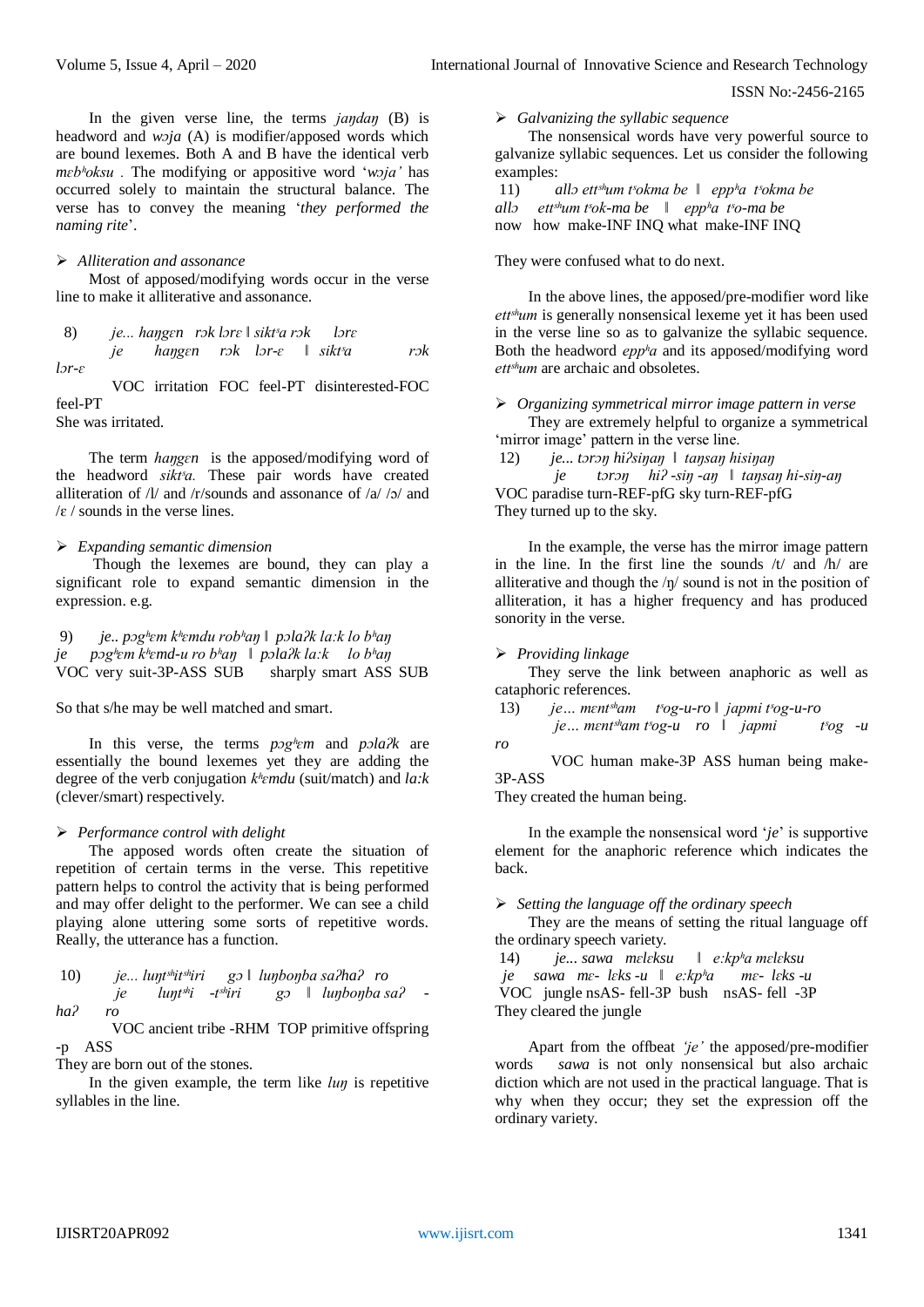*Enhancing musical quality* 

They can be equally helpful to enhance the musical quality in the verse line.

| 15)  | minu med <sup>h</sup> anu $\parallel$ t <sup>h</sup> an ni |  | med <sup>h</sup> anulle |                            |  |
|------|------------------------------------------------------------|--|-------------------------|----------------------------|--|
| -lle | minu me- d <sup>h</sup> an-u $\parallel th$ an             |  |                         | ni me-d <sup>h</sup> an -u |  |
|      | APP nsAS-filter-3P weigh CTR nsAS-filter -                 |  |                         |                            |  |

3P -SUB

As they filtered the siblings through the sieve made of gold and silver,

In the given Mundhum lines, the appositive words *minu* is essentially nonsensical yet it contributes to set the verse to music. The appositive has created the situation for alliteration in the line hence it has enhanced the musical quality.

## *Defamiliarization/Deautomatization*

Their occurrence is needed to defamiliarize the structure so as to draw the attention. In this way they can play the role to deautomatize the usual expression. Let us see how they have deautomatized the familiar expression as below:

16) *hukso mɛukʰulle ǁ taŋe mɛukʰulle*

*huk -so mɛ- ukʰ -u -lle ǁ taŋe mɛ- ukʰ -u -lle*

hand-BAL nsAS- pull -3P -SUB arms nsAS- pull -3P -SUB

Having pulled the body from the two different sides,

In the ordinary saying, only *mɛukʰulle* 'pulled' would have been enough.

# *Retaining spirit of the ritual sense*

They function to reflect the close adherence to tradition and are special to set apart from everyday language since most people think that religious language should be different.

17) *je... tɔrɔŋ hiʔsiŋaŋ ǁ taŋsaŋ hiʔsiŋaŋ je tɔrɔŋ hiʔ -siŋ -aŋ ǁ taŋsaŋ hiʔ -siŋ -aŋ* VOC paradise turn -REF -pfG sky turn -REF pfG

They looked up the sky the heavenly space.

In the example, both apposed words *tɔrɔŋ* is archaic and ritual word which generally shows the close adherence to the tradition.

# *Uplifting standard*

Even being bound lexemes, they are supportive to maintain the standard of ritual language.

18) *je.... samso mɛgʰeksu rɔ ǁ jomiŋ mɛgʰeksu ro je sam-so mɛ-gʰeks-u ro ǁ jo-miŋ mɛgʰeks-u ro*

VOC identity-BAL nsAS-put/tie-3P ASS BAL-name nsASput/tie-3P ASS

They put the name.

The pair binomials *samso* and *jomiŋ* are purely ritual terms which are announced only during the ritual performances.

# *Maintaining cohesion and coherence*

They can play a crucial role to achieve coherence and cohesion at various levels that is phonological, lexical, semantic, syntactic, rhythmic, musical melody and the like. Let us consider the following verse lines.

19) *je....... sewa mɛ-jɛb-ɛ ǁ se:ndo mɛ-jɛb-ɛ je sewa mɛ-jɛb-ɛ ǁ se:ndo mɛ-jɛb-ɛ* VOC solicitously nsAS-stand-PT inquisitively nsAS-stand-PT

They humbly stood for ask and inquiry.

# *Making powerful expression*

Nonsensical words are helpful to make the expression vivid, sharp and pointed. In other words, they can assist for meaning exaltation. Just as the zero (0) has no value when it occurs in isolation, but it can extend the value of the figures ten times more if it happens to follow them. One becomes ten, and the ten becomes hundred. In the same manner, the nonsensical words can make the head word (host word) more expressive. Let us see the example below:

20) *je... minu kirik lo ǁ pʰimbrikwa kirik lo je minu kirik lo ǁ pʰimbrikwa kirik lo* VOC APP seed EMPH soap nut seed EMPH

The seed of the soap-nut (*rittha*),

In the above cited Mundhum verse line, the terms '*minu*, and *kirik* are nonsensical lexemes. The first term *minu* is nominal pre-modifying word that has occurred with the headword *pʰimbrikwa* in order to heighten the meaning of its headword. Likewise, the term *kirik* non-lexical onomatopoeia however, it is able to match up sound with a nonlinguistic correlate in the 'real' world or they enact symbolically its referent outside language.

## *Organizing language into units*

They also help to organize the language into units which are more easily perceived and thus memorized for long.

21) *lɛʔwa pegɛlle ǁ tʰiboŋla pegɛlle*

*lɛʔwa peg -ɛ -lle ǁ tʰiboŋla peg -ɛ lle*

time go(spend)-PT-SUB ten month go(spend)-PT-SUB

While ten month passed,

In the verse line, the pre-modifying word *lɛʔwa* is nonsensical in isolation but it plays a crucial role to make the text cohesive. Such word is important in the intratextual relations of a grammatical and lexical kind which knits the parts together into a complete unit of the expression and which therefore, convey the meaning as a whole.